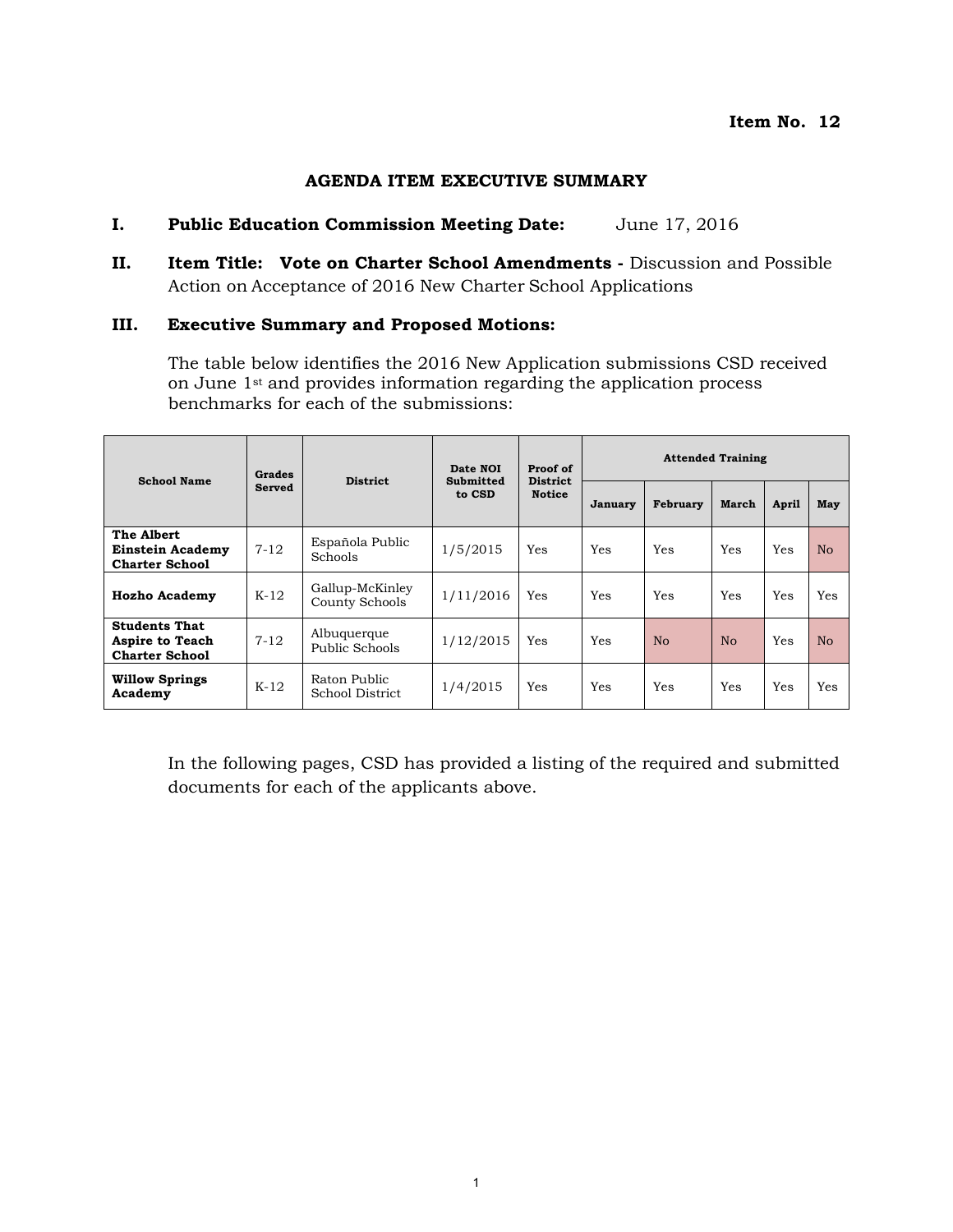# **The Albert Einstein Academy Charter School**

| <b>School Name</b>                                             | Grades   | <b>District</b>            | Date NOI | Proof of<br><b>District</b><br>Submitted<br><b>Notice</b><br>to CSD | <b>Attended Training</b> |          |              |       |           |  |
|----------------------------------------------------------------|----------|----------------------------|----------|---------------------------------------------------------------------|--------------------------|----------|--------------|-------|-----------|--|
|                                                                | Served   |                            |          |                                                                     | January                  | February | <b>March</b> | April | May       |  |
| The Albert Einstein<br><b>Academy Charter</b><br><b>School</b> | $7 - 12$ | Española Public<br>Schools | 1/5/2015 | Yes                                                                 | Yes                      | Yes      | Yes          | Yes   | <b>No</b> |  |

This applicant team was present at four of the five monthly trainings from January through May.

The applicant did not submit five of the six required appendices.

| <b>Required Documents</b> |                             |                                      |  |  |  |
|---------------------------|-----------------------------|--------------------------------------|--|--|--|
| <b>Document Number</b>    | <b>Document Name</b>        | <b>Submitted</b>                     |  |  |  |
| 1                         | New Application Part B      | Yes                                  |  |  |  |
| $\overline{2}$            | New Application Part C      | Yes                                  |  |  |  |
| 3                         | <b>Appendix A</b>           | <b>No</b>                            |  |  |  |
| 4                         | <b>Appendix B</b>           | <b>No</b>                            |  |  |  |
| 5                         | <b>Appendix C</b>           | <b>No</b>                            |  |  |  |
| 6                         | Appendix D                  | N/A                                  |  |  |  |
| 7                         | <b>Appendix E</b>           | <b>No</b>                            |  |  |  |
| 8                         | Appendix F                  | Yes                                  |  |  |  |
| 9                         | <b>Appendix G</b>           | <b>No</b>                            |  |  |  |
|                           | <b>Additional Documents</b> |                                      |  |  |  |
| <b>Document Number</b>    | <b>Document Name</b>        | Content                              |  |  |  |
| 10                        | Appendix H                  | Letters of Support                   |  |  |  |
| 11                        | Appendix I                  | <b>Evidence of Outreach Activity</b> |  |  |  |
| 12                        | Appendix J                  | Evidence of Attendance at New        |  |  |  |
|                           |                             | Application Trainings 1-4 of 5       |  |  |  |
| 13                        | Appendix K                  | Evidence of Sending NOI              |  |  |  |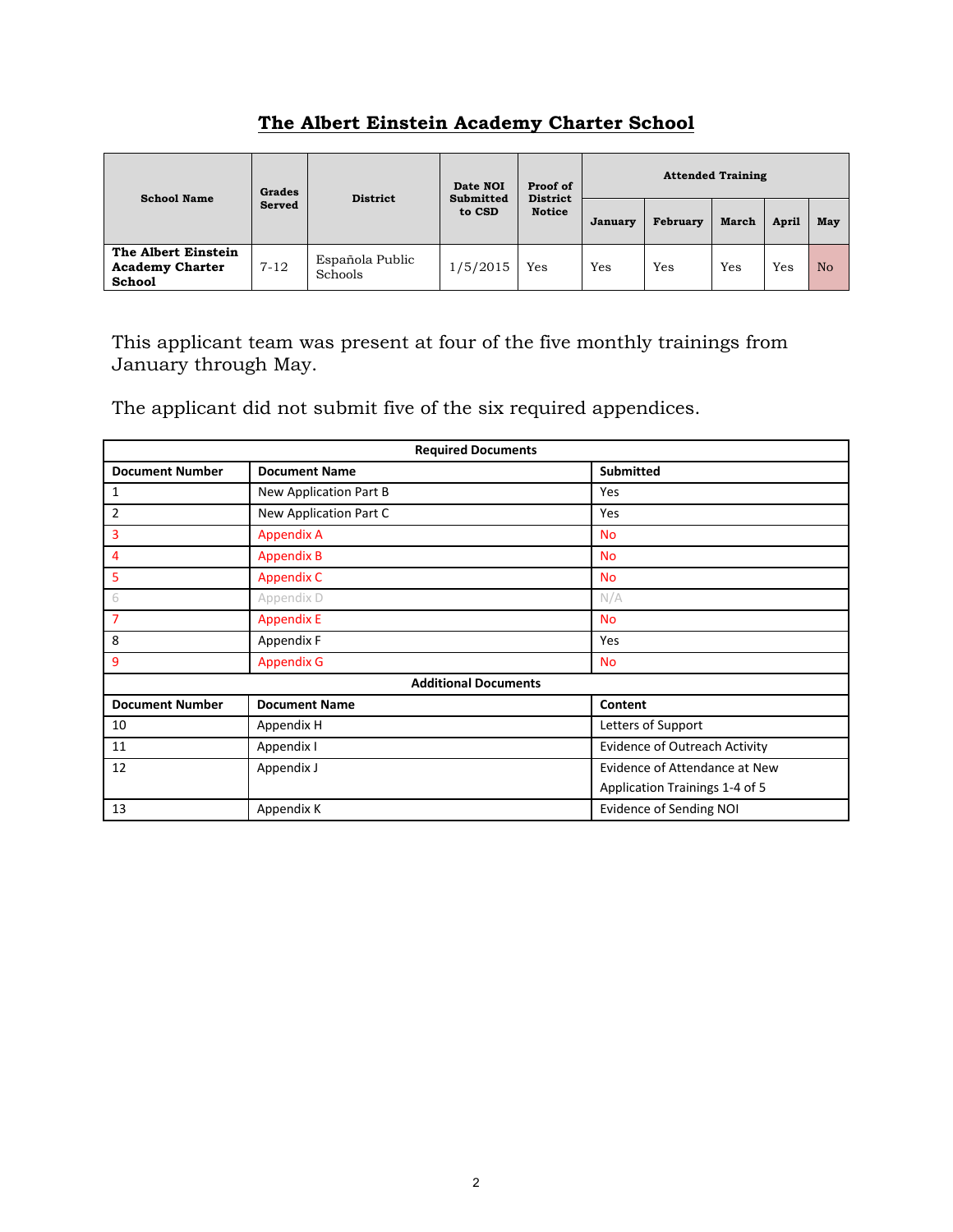### **Hozho Academy**

| <b>School Name</b>   | <b>Grades</b> | <b>District</b>                   | <b>Attended Training</b><br>Proof of<br>Date NOI<br><b>District</b><br><b>Submitted</b> |               |         |          |              |              |     |
|----------------------|---------------|-----------------------------------|-----------------------------------------------------------------------------------------|---------------|---------|----------|--------------|--------------|-----|
|                      | Served        |                                   | to CSD                                                                                  | <b>Notice</b> | January | February | <b>March</b> | <b>April</b> | May |
| <b>Hozho Academy</b> | $K-12$        | Gallup-McKinley<br>County Schools | 1/11/2016                                                                               | Yes           | Yes     | Yes      | Yes          | Yes          | Yes |

This applicant team was present at each of the monthly trainings from January through May.

The applicant submitted all of the required documents.

| <b>Required Documents</b> |                             |                                     |  |  |  |
|---------------------------|-----------------------------|-------------------------------------|--|--|--|
| <b>Document Number</b>    | <b>Document Name</b>        | <b>Submitted</b>                    |  |  |  |
| 1                         | New Application Part B      | Yes                                 |  |  |  |
| $\overline{2}$            | New Application Part C      | Yes                                 |  |  |  |
| 3                         | Appendix A                  | Yes                                 |  |  |  |
| 4                         | Appendix B                  | Yes                                 |  |  |  |
| 5                         | Appendix C                  | Yes                                 |  |  |  |
| 6                         | Appendix D                  | Yes                                 |  |  |  |
| 7                         | Appendix E                  | Yes                                 |  |  |  |
| 8                         | Appendix F                  | Yes                                 |  |  |  |
| 9                         | Appendix G                  | Yes                                 |  |  |  |
|                           | <b>Additional Documents</b> |                                     |  |  |  |
| <b>Document Number</b>    | <b>Document Name</b>        | Content                             |  |  |  |
| 10                        | Appendix H                  | Core Knowledge Curriculum Scope and |  |  |  |
|                           |                             | Sequence                            |  |  |  |
| 11                        | Appendix I                  | School Schedule                     |  |  |  |
| 12                        | Appendix J                  | Letters of Support                  |  |  |  |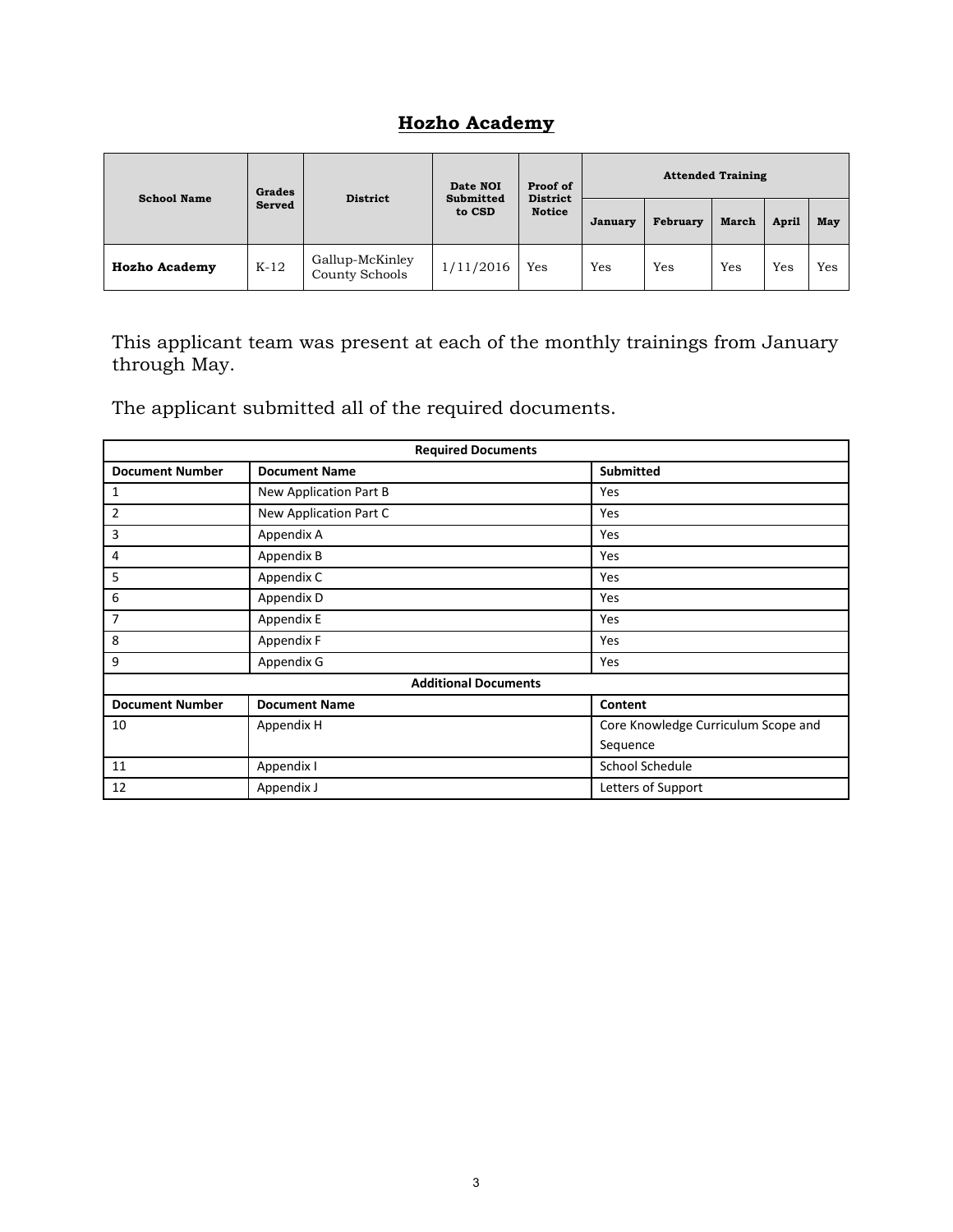| <b>School Name</b>                                                      | Grades   | <b>District</b>               | Date NOI<br><b>Submitted</b><br>to CSD | Proof of<br><b>District</b> |         | <b>Attended Training</b> |       |              |                |  |
|-------------------------------------------------------------------------|----------|-------------------------------|----------------------------------------|-----------------------------|---------|--------------------------|-------|--------------|----------------|--|
|                                                                         | Served   |                               |                                        | <b>Notice</b>               | January | February                 | March | <b>April</b> | May            |  |
| <b>Students That</b><br><b>Aspire to Teach</b><br><b>Charter School</b> | $7 - 12$ | Albuquerque<br>Public Schools | 1/12/2015                              | Yes                         | Yes     | N <sub>o</sub>           | No    | Yes          | N <sub>o</sub> |  |

## **Students That Aspire to Teach Charter School**

This applicant team was present at two of the five monthly trainings from January through May.

The budget documents submitted by the applicant were altered from the application documents and submitted as PDFs rather than Excel sheets; the PDFs do not correctly display all required information.

| <b>Required Documents</b> |                             |                                         |  |  |  |  |
|---------------------------|-----------------------------|-----------------------------------------|--|--|--|--|
| <b>Document Number</b>    | <b>Document Name</b>        | <b>Submitted</b>                        |  |  |  |  |
| $\mathbf{1}$              | New Application Part B      | Yes                                     |  |  |  |  |
| $\overline{2}$            | New Application Part C      | Yes                                     |  |  |  |  |
| 3                         | Appendix A                  | Yes                                     |  |  |  |  |
| 4                         | Appendix B                  | Yes                                     |  |  |  |  |
| 5                         | Appendix C                  | Yes                                     |  |  |  |  |
| 6                         | Appendix D                  | N/A                                     |  |  |  |  |
| 7                         | Appendix E                  | Yes                                     |  |  |  |  |
| 8                         | <b>Appendix F</b>           | Yes (Modified from Application)         |  |  |  |  |
| 9                         | <b>Appendix G</b>           | Yes (Modified from Application)         |  |  |  |  |
|                           | <b>Additional Documents</b> |                                         |  |  |  |  |
| <b>Document Number</b>    | <b>Document Name</b>        | Content                                 |  |  |  |  |
| 10                        | Appendix H                  | Letters of Support and Partnership      |  |  |  |  |
| 11                        | Appendix I                  | Report on Teacher Shortage              |  |  |  |  |
| 12                        | Appendix J                  | Documents identified as the STAT        |  |  |  |  |
|                           |                             | Curriculum, including:                  |  |  |  |  |
|                           |                             | "Experiencing Education" from the South |  |  |  |  |
|                           |                             | Carolina Teacher Cadet Program;         |  |  |  |  |
|                           |                             | "DreamQuest" from "ProTeam South        |  |  |  |  |
|                           |                             | Carolina";                              |  |  |  |  |
|                           |                             | Pacing Guied for Dual Credit Course at  |  |  |  |  |
|                           |                             | Fort Mill High School and Winthrop      |  |  |  |  |
|                           |                             | University;                             |  |  |  |  |
|                           |                             | <b>Edgenuity Scope and Sequence;</b>    |  |  |  |  |
|                           |                             | Middlebury Interactive Languages        |  |  |  |  |
|                           |                             | Curriculum Guide                        |  |  |  |  |
| 13                        | Appendix K                  | <b>Financial Control Policies</b>       |  |  |  |  |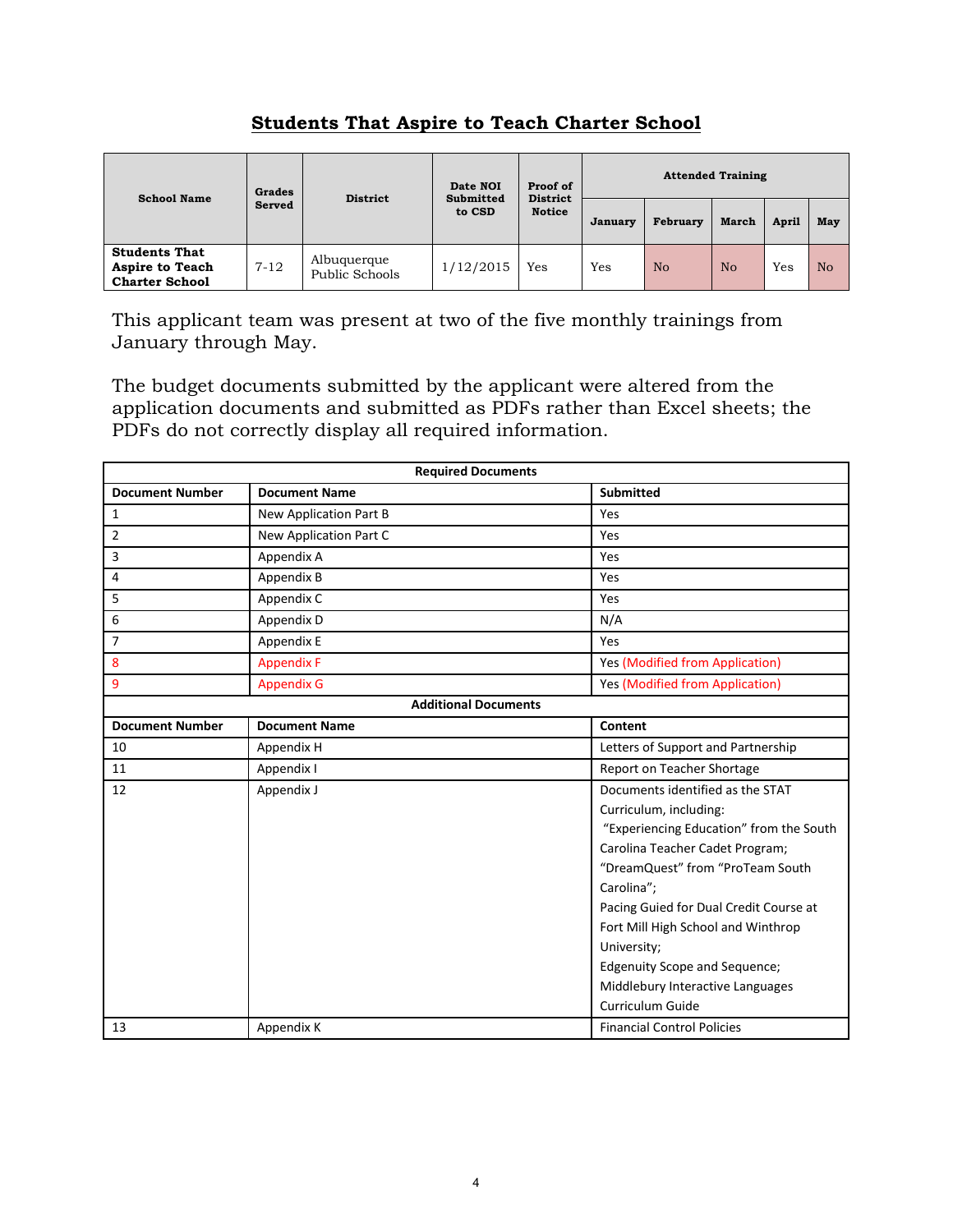### **Willow Springs Academy**

| <b>School Name</b>               | Grades | <b>District</b>                 | Proof of<br>Date NOI<br><b>District</b><br><b>Submitted</b><br><b>Notice</b><br>to CSD | <b>Attended Training</b> |                |          |              |              |     |  |
|----------------------------------|--------|---------------------------------|----------------------------------------------------------------------------------------|--------------------------|----------------|----------|--------------|--------------|-----|--|
|                                  | Served |                                 |                                                                                        |                          | <b>January</b> | February | <b>March</b> | <b>April</b> | May |  |
| <b>Willow Springs</b><br>Academy | $K-12$ | Raton Public<br>School District | 1/4/2015                                                                               | Yes                      | Yes            | Yes      | Yes          | Yes          | Yes |  |

This applicant team was present at each of the monthly trainings from January through May.

A file directory is provided below and attached. Please note that Part B – Executive Summary was altered from the application documents.

| <b>Required Documents</b>   |                               |                                             |  |  |  |  |
|-----------------------------|-------------------------------|---------------------------------------------|--|--|--|--|
| <b>Document Number</b>      | <b>Document Name</b>          | <b>Submitted</b>                            |  |  |  |  |
| $\mathbf{1}$                | <b>New Application Part B</b> | Yes (Modified from New Application Package) |  |  |  |  |
| $\overline{2}$              | New Application Part C        | Yes                                         |  |  |  |  |
| $\overline{3}$              | Appendix A                    | Yes                                         |  |  |  |  |
| 4                           | Appendix B                    | Yes                                         |  |  |  |  |
| -5                          | Appendix C                    | Yes                                         |  |  |  |  |
| 6                           | Appendix D                    | N/A                                         |  |  |  |  |
| 7                           | Appendix E                    | Yes                                         |  |  |  |  |
| 8                           | Appendix F                    | Yes                                         |  |  |  |  |
| 9                           | Appendix G                    | Yes                                         |  |  |  |  |
| <b>Additional Documents</b> |                               |                                             |  |  |  |  |
| <b>Document Number</b>      | <b>Document Name</b>          | Content                                     |  |  |  |  |
| 10                          | Appendix H-2                  | Letters of Support                          |  |  |  |  |